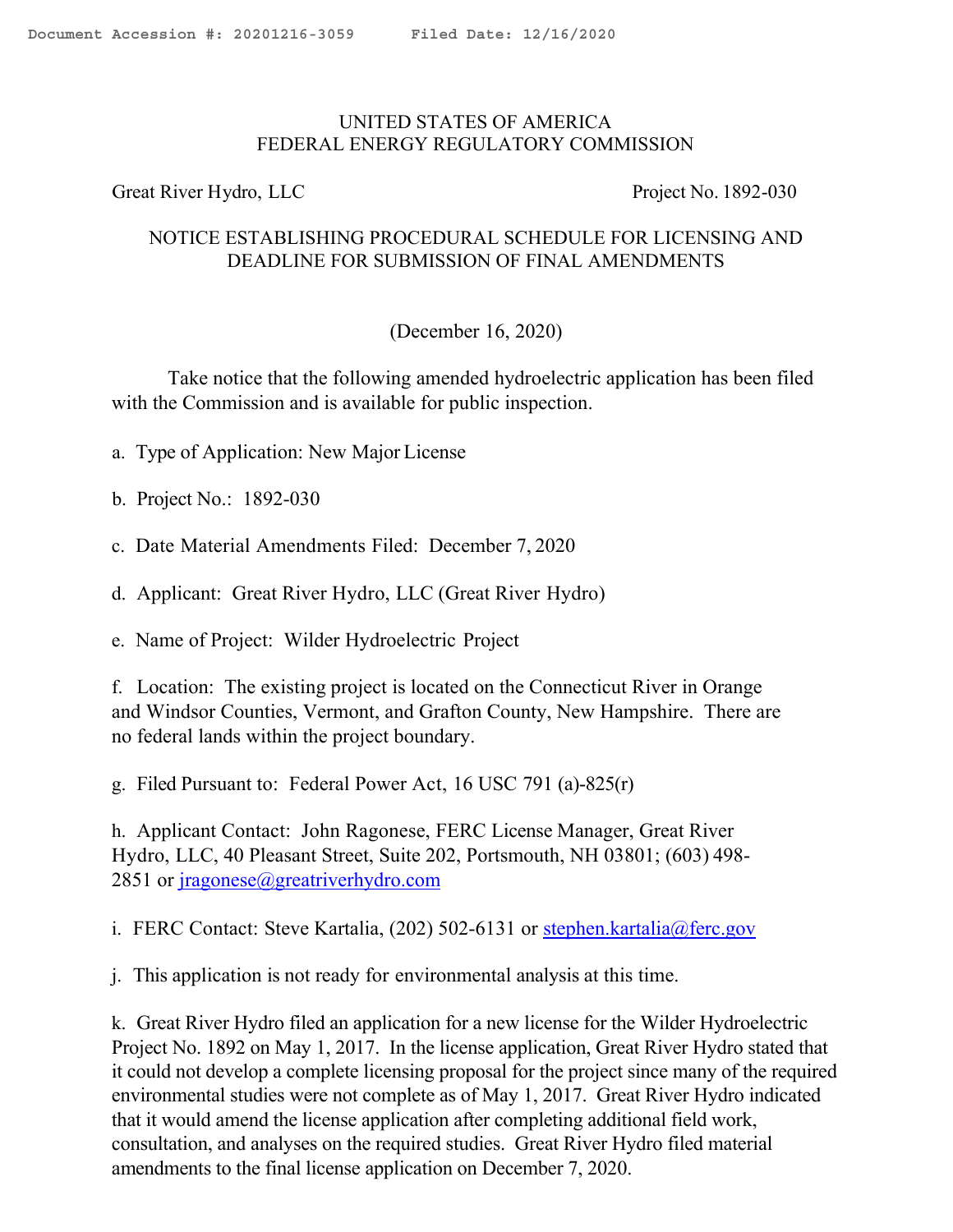Project No. 1892-030 2

l. Project Description: The existing Wilder Project consists of: (1) a 1,546-foot-long, 59-foot-high, concrete dam that includes: (a) a 400-foot-long non-overflow, earthen embankment (north embankment); (b) a 232-foot-long non-overflow, concrete bulkhead; (c) a 208-foot-long concrete forebay; (d) a 526-foot-long concrete, gravity spillway that includes: (i) six 30-foot-high, 36-foot-long tainter gates; (ii) four 17-foot-high, 50-footwide stanchion flashboards; (iii) a 15-foot-high, 20-foot-long skimmer gate (north gate); and (iv) a 10-foot-high, 10-foot-long skimmer gate (south gate); and (e) a 180-foot-long non-overflow, earthen embankment (south embankment); (2) a 45-mile-long, 3,100-acre impoundment with a useable storage volume of 13,350 acre-feet between elevations 380 and 385 feet National Geodetic Vertical Datum of 1929 (NGVD 29); (3) four approximately 25-foot-high, 20-foot-wide trashracks with 5-inch clear bar spacing and one approximately 28-foot-high, 20-foot-wide trashrack with 1.625-inch clear bar spacing; (4) a 181-foot-long, 50-foot-wide, 50-foot-high steel frame, brick powerhouse containing two 16.2-megawatt (MW) adjustable-blade Kaplan turbine-generator units and one 3.2-MW vertical Francis turbine-generator unit for a total project capacity of 35.6 MW; (5) three concrete draft tubes ranging from 9.5 to 20.5 feet in diameter; (6) 13.8kilovolt generator leads that connect the turbine-generator units to two substation transformers; (7) an approximately 580-foot-long, 6-foot-wide fishway; and (8) appurtenant facilities.

Great River Hydro operates the project in coordination with its downstream Bellows Falls Project No. 1855 and Vernon Project No. 1904 and in a peaking mode. Average annual generation is approximately 156,303 MW-hours. Great River Hydro is proposing changes to project operation that would reduce impoundment fluctuations and increase the stability of downstream flow releases relative to current project operation, including targeted water surface elevation levels and flow ramping rates. Great River Hydro proposes several protection, mitigation, and enhancement measures for aquatic, terrestrial, cultural, and recreation resources, and threatened and endangered species. The specific proposed changes are described in the amended application.

m. In addition to publishing the full text of this notice in the Federal Register, the Commission provides all interested persons an opportunity to view and/or print the contents of this notice, as well as other documents in the proceeding (*e.g*., license application) via the Internet through the Commission's Home Page (http://www.ferc.gov) using the "eLibrary" link. Enter the docket number excluding the last three digits in the docket number field to access the document (P-1892). At this time, the Commission has suspended access to the Commission's Public Reference Room due to the proclamation declaring a National Emergency concerning the Novel Coronavirus Disease (COVID-19) issued by the President on March 13, 2020. For assistance, contact FERC at FERCOnlineSupport@ferc.gov or call toll-free, (866) 208-3676 or (202) 502-8659 (TTY).

n. You may also register online at https://ferconline.ferc.gov/FERCOnline.aspx to be notified via email of new filings and issuances related to this or other pending projects. For assistance, contact FERC Online Support.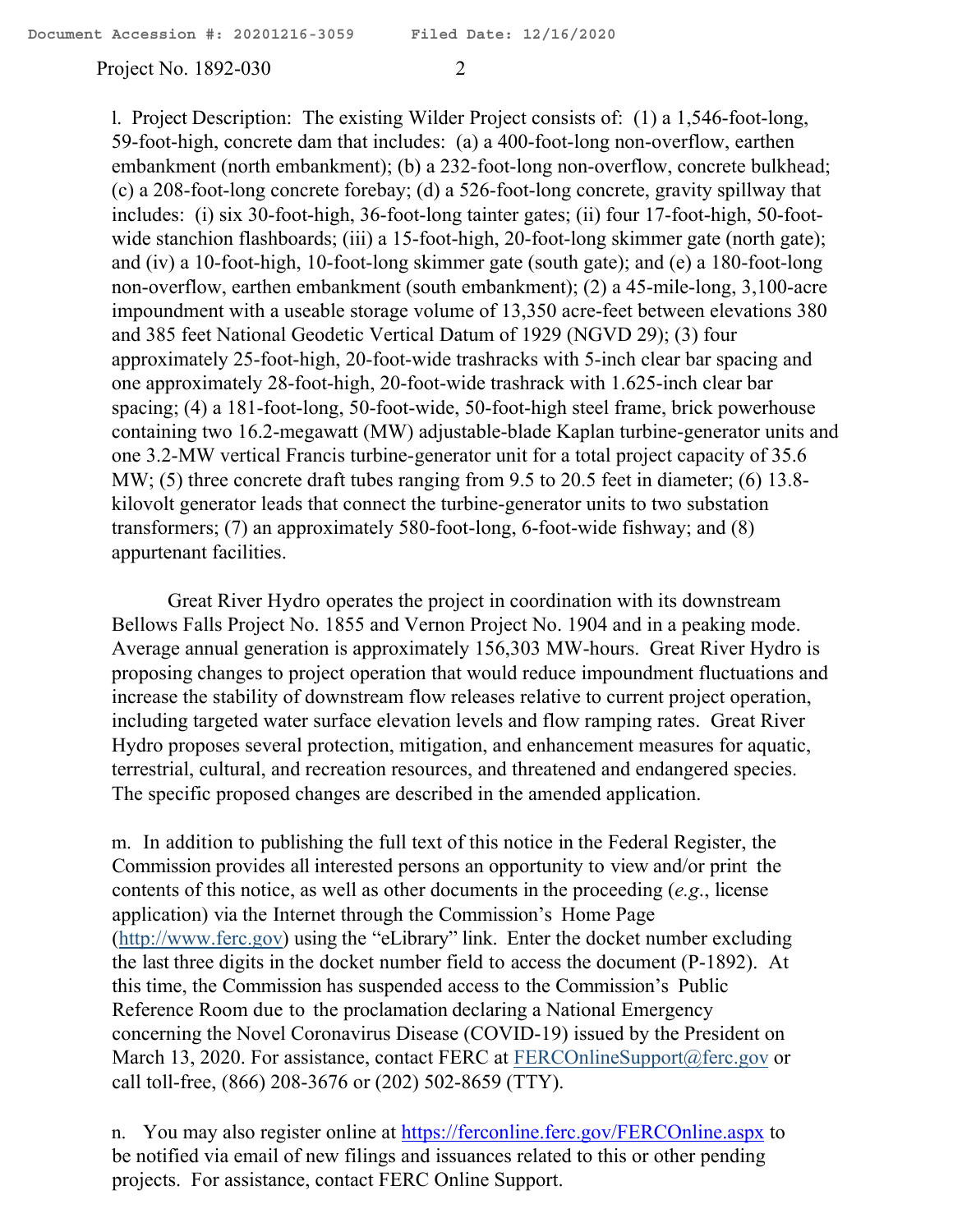Project No. 1892-030 3

o. Procedural Schedule:

The application will be processed according to the following preliminary Hydro Licensing Schedule. Revisions to the schedule may be made as appropriate.

| <b>MILESTONE</b>                                                                                       | <b>TARGET DATE</b> |
|--------------------------------------------------------------------------------------------------------|--------------------|
| Commission issues letter identifying application<br>deficiencies and requesting additional information | January 2021       |
| Notice of Acceptance / Notice of Ready for<br><b>Environmental Analysis</b>                            | May 2021           |
| Filing of recommendations, preliminary terms and<br>conditions, and fishway prescriptions              | <b>July 2021</b>   |
| Reply Comments due                                                                                     | August 2021        |

p. Final amendments to the application must be filed with the Commission no later than 30 days from the issuance date of the notice of ready for environmental analysis.

> Kimberly D. Bose, Secretary.